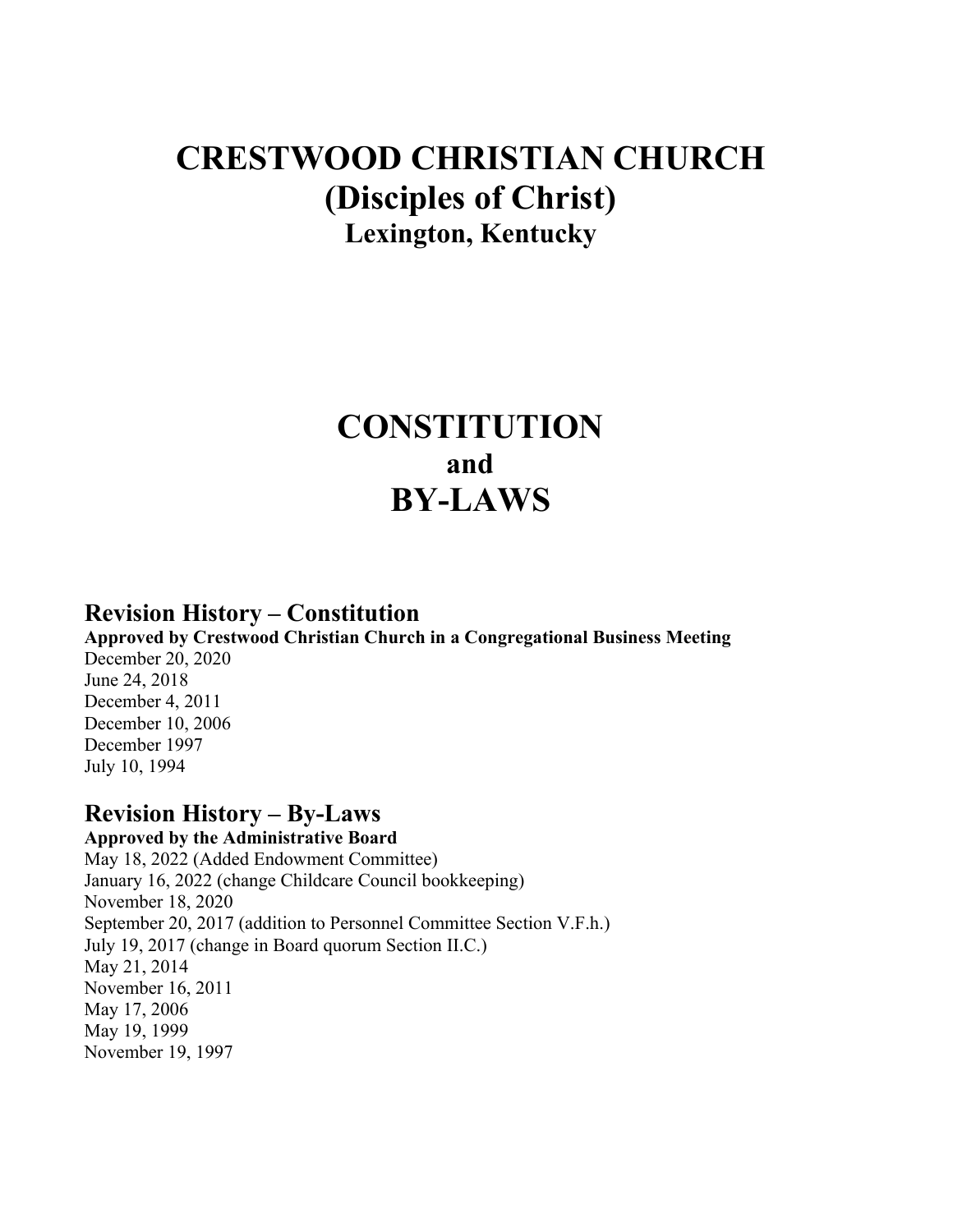# **CRESTWOOD CHRISTIAN CHURCH A CONGREGATION OF THE CHRISTIAN CHURCH (DISCIPLES OF CHRIST)**

# **CONSTITUTION**

A congregation of the Christian Church (Disciples of Christ)

# PREAMBLE

We, the members of Crestwood Christian Church (Disciples of Christ) of Lexington, Kentucky, in faithful response to the will and purpose of God as revealed through Jesus Christ and God's continuing revelation in the world, do hereby adopt this Constitution as amended through the 20th day of December, 2020.

## ARTICLE I.

#### NAME AND PURPOSE

SECTION A: Name

The name of this congregation shall be Crestwood Christian Church of Lexington, Kentucky, affiliated with and an integral part of the Christian Church (Disciples of Christ), in the United States and Canada.

SECTION B: Purpose

The purpose of this congregation is to proclaim the gospel of Jesus Christ in faithful response to God's will and purpose as revealed through Jesus Christ and in the world, to seek in all persons a faith and commitment to Jesus Christ, to serve the community of which it is a part, to bring the gospel message to bear upon society, to sustain the work of the general and regional manifestations of the Christian Church (Disciples of Christ), to work in cooperation with other Christians, to seek the oneness of the body of Christ, and to make known the love of God.

#### ARTICLE II.

#### MEMBERSHIP AND GOVERNING BODY

The membership of this congregation shall be the governing body and, as part of the whole family of God, shall consist of those who shall unite by confession of faith in Jesus Christ and baptism and those who unite by transfer of membership.

#### ARTICLE III.

#### RULES OF ORDER

All business meetings of the congregation and subordinate bodies shall be governed by the current edition of Robert's Rules of Order.

#### ARTICLE IV.

#### CHURCH YEAR AND MEETINGS OF THE CONGREGATION

SECTION A: Church Year

(1) The church program year shall be from July 1 through June 30. The church fiscal year shall be from January 1 through December 31.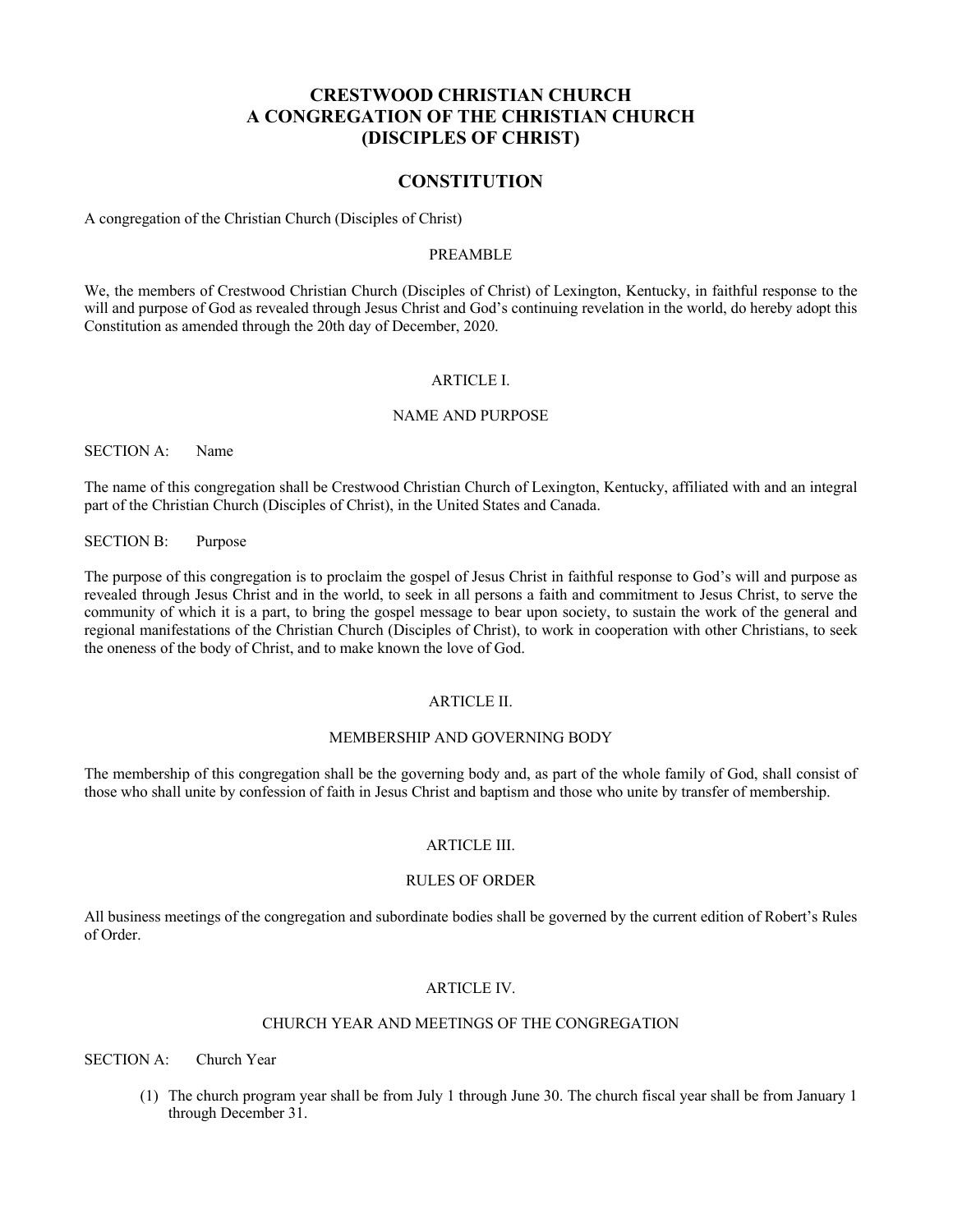SECTION B: Meetings to be Held

- (1) A congregational meeting shall be held in June for the primary purpose of electing officers, and a congregational meeting shall be held in December for the primary purpose of approving the next fiscal year's operating budget.
- (2) The congregation shall hold special meetings as required. Such meetings may be called by the Moderator or upon request of the Administrative Board or by written petition of ten percent of the members of the congregation. Said petition shall be presented to the Secretary of the Administrative Board.

SECTION C: Notice

Notice of all regular or special meetings of the congregation shall be given at all regularly scheduled Sunday worship services of the Church and through the church publication at least one (1) week in advance of the meeting.

## ARTICLE V.

## **OFFICERS**

#### SECTION A: Officers and Terms of Office

The following officers of the Administrative Board and congregation shall be elected by the congregation at its annual meeting for a term as designated for each commencing with the next church program year, or until such time as a successor is elected and assumes office:

- (1) Moderator: for a term of one (1) year
- (2) Vice Moderator: for a term of one (1) year
- (3) Secretary: for a term of two (2) years
- (4) Treasurer: for a term of two (2) years (coinciding with the church fiscal year)
- (5) Financial Secretary: for a term of two (2) years (coinciding with the church fiscal year)
- (6) Historian: for a term of two (2) years
- (7) Elders: elected as candidates for ordination to the Board of Elders for life
- (8) Deacons: not less than sixty (60) in number, the exact number as specified in the By-Laws, one-third of whom shall be elected each year for a term of three (3) years
- (9) Trustees: five (5) in number, one of whom shall be elected each year for a term of five (5) years

In addition, the Administrative Board, upon the recommendation of the Treasurer, may from time to time appoint such number of assistant treasurers as is necessary to assist the Treasurer in fulfilling the duties of that office. Any assistant treasurer shall serve a term no longer than the term of the Treasurer, but may be reappointed without limitation.

SECTION B: Duties of Officers

Duties are outlined in the By-Laws.

SECTION C: Election of Officers

- (1) Eligibility to hold office shall be accorded to all members as defined in Article II of the Constitution, with the following exceptions:
	- (a) No Deacon or Trustee shall serve in the same elected office until one (1) year has elapsed since the expiration of the prior term in such office.
	- (b) Other elected officers of the Board, with the exception of Historian, may succeed themselves in the same elected office for one (1) term, but no more than one term, until one (1) year has elapsed since the expiration of the last term in the same office. The Historian may succeed him/herself in another term without waiting until one (1) year has elapsed.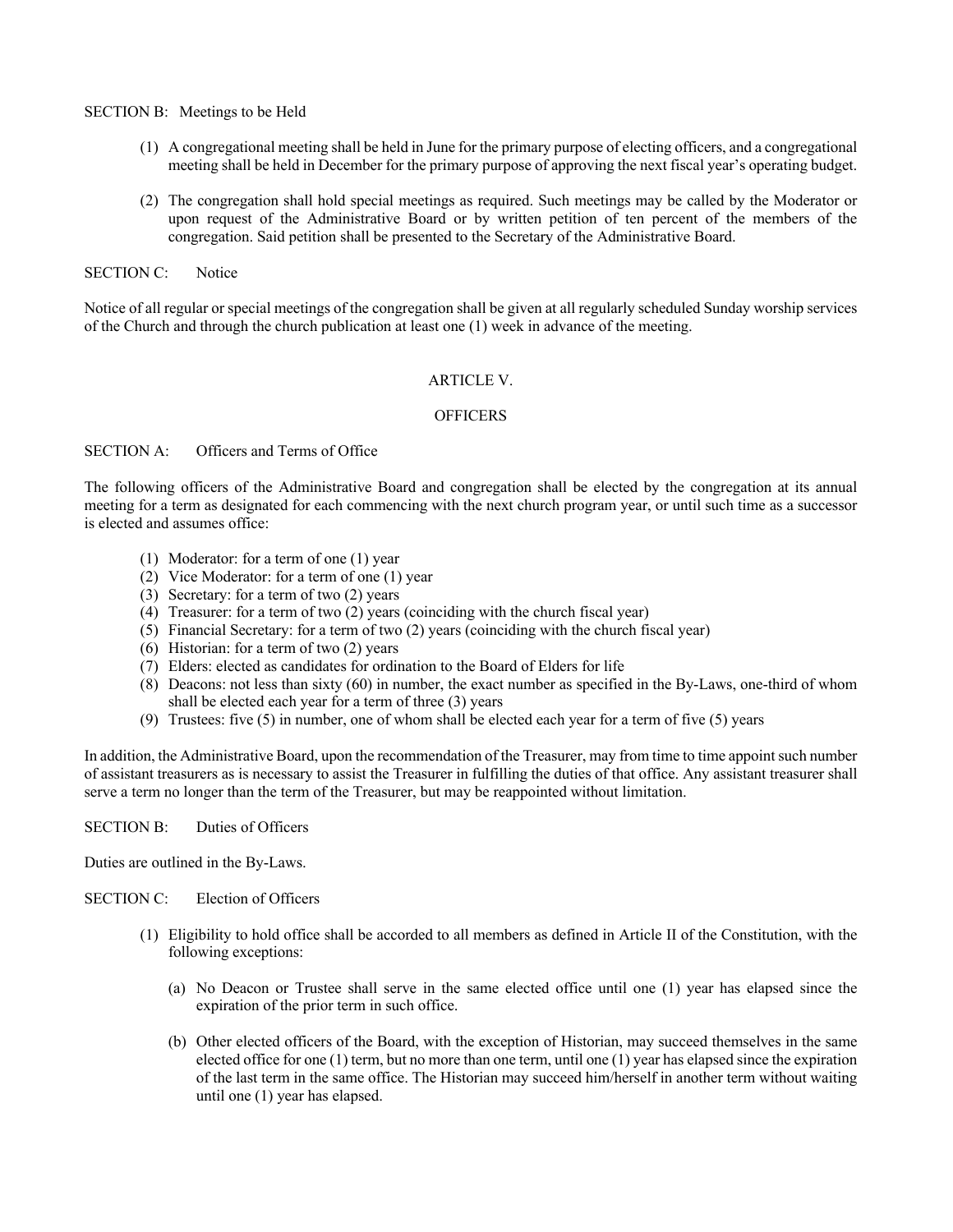- (2) The Nominating Committee shall select and nominate candidates for offices. Specific procedures are provided in the By-Laws.
- (3) The Nominating Committee shall be deliberate in its communication to candidates for the various offices pertaining to responsibilities and expectations of those persons who hold leadership positions in the Church. Candidates should be persons who are willing to commit themselves to prayerful and resolute consideration to the status of officers of the Church, to attendance at meetings of the Administrative Board, to involvement in work of the congregation and witness through the ministry teams, to personal growth through private devotion as well as regular participation in a church school class, to the stewardship of both time and financial resources, and to the awareness of opportunities to invite others into the fellowship of the Church. Persons exemplifying such traits of discipleship shall receive priority in the selection process of the Nominating Committee.
- (4) The Nominating Committee shall present its slate of officers to the Administrative Board for approval. The Administrative Board shall recommend the election of the slate of officers at the June meeting of the congregation.
- (5) Vacancies of any office of the congregation shall be filled for the unexpired term upon the recommendation of the Moderator (who may consult with the Nominating Committee) and election by the Administrative Board.
- SECTION D: The Administrative Board
	- (1) PURPOSE

It shall be the purpose of the Administrative Board to act on behalf of the congregation in the administration of matters pertaining to the life of the Church.

- (2) RESPONSIBILITY
	- (a) To hold meetings at regular intervals. Such meetings shall be open to all members of the congregation and any constituent organizations.
	- (b) To consider, approve, and review general policies.
	- (c) To transact the business of Crestwood Christian Church.
	- (d) To oversee the administration of the programs of the congregation through the ministry teams, committees, ministers and staff.
	- (e) To carry out such instructions as may be given it by the congregation.
	- (f) To approve the formation of constituent organizations which relate to the mission of the congregation.
- (3) COMPOSITION

The Administrative Board shall be composed of:

- (a) Voting members:
	- (1) Moderator
	- (2) Vice Moderator
	- (3) Secretary
	- (4) Treasurer
	- (5) Chair of the Board of Elders
	- (6) Chair of the Board of Deacons
	- (7) Chair of the Trustees
	- (8) Chair of the Board of Disciples Women's Ministry
	- (9) Four (4) representatives from the Ministry Council, as provided in the By-Laws
	- (10)Three (3) at-large members from the congregation as provided in the By-Laws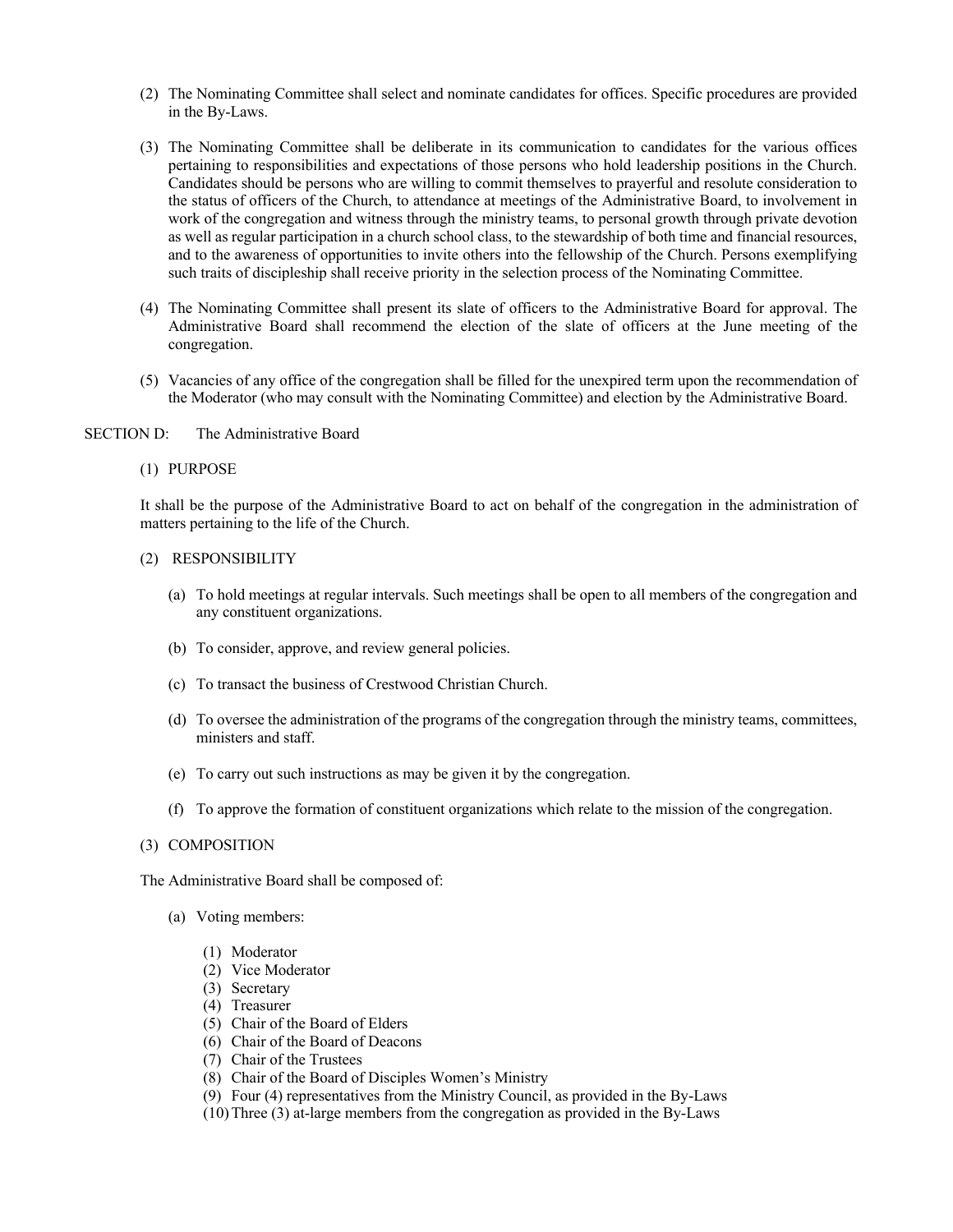- (b) Ex-officio members, non-voting but with the right of discussion, as follows:
	- (1) Members of the church staff, as deemed appropriate by the Moderator of the Board.
	- (2) A representative of any constituent organization as delegated by the organization.

# SECTION E: The Ministry Council

(1) PURPOSE

The Ministry Council shall plan and give direction to the ministry teams in administering the church program. It shall perform such duties in keeping with the policies of the Administrative Board and under its direction.

(2) RESPONSIBILITY

It shall be responsible:

- (a) To serve as the church planning body; to study the needs of the congregation; and to evaluate its programs, both on a short term as well as long term basis.
- (b) To arrange and coordinate all church activities and special events.
- (c) To coordinate plans and activities of ministry teams, organizations, and groups for an effective church program.
- (d) To perform such other duties as may be assigned by the Administrative Board.

#### (3) COMPOSITION

The Ministry Council shall be composed as follows:

- (a) Ministers
- (b) Vice Moderator
- (c) Secretary
- (d) Treasurer
- (e) Chair or co-chairs of each ministry team, as well as the chair of any other council or committee as may be designated in the By-Laws.
- (f) A representative of any constituent organization as delegated by the organization
- (g) Such others as may be specified in the By-Laws

#### ARTICLE VI.

#### MINISTERS

## SECTION A: Duties

- (1) The Senior Minister shall be the spiritual leader and administrator of the congregation. The Senior Minister shall perform such services as preaching, challenging growth in areas of individual and congregational stewardship, assisting in the selection and training of leaders, encouraging awareness and/or participation in the ecumenical forum of the Church, and shall perform other pastoral and administrative functions as baptisms, weddings, funerals, counseling, and transfers of membership.
- (2) The Administrative Board may recommend to the congregation and the congregation may direct that additional minister(s) or director(s), be employed by the Church.
- (3) The Senior Minister shall develop and coordinate an organizational structure for the administration of the Church, supervise the work of the ministers, reassign responsibilities of minister(s), directors and office staff, and keep the Administrative Board informed of the total ministry of the Church. The Senior Minister shall either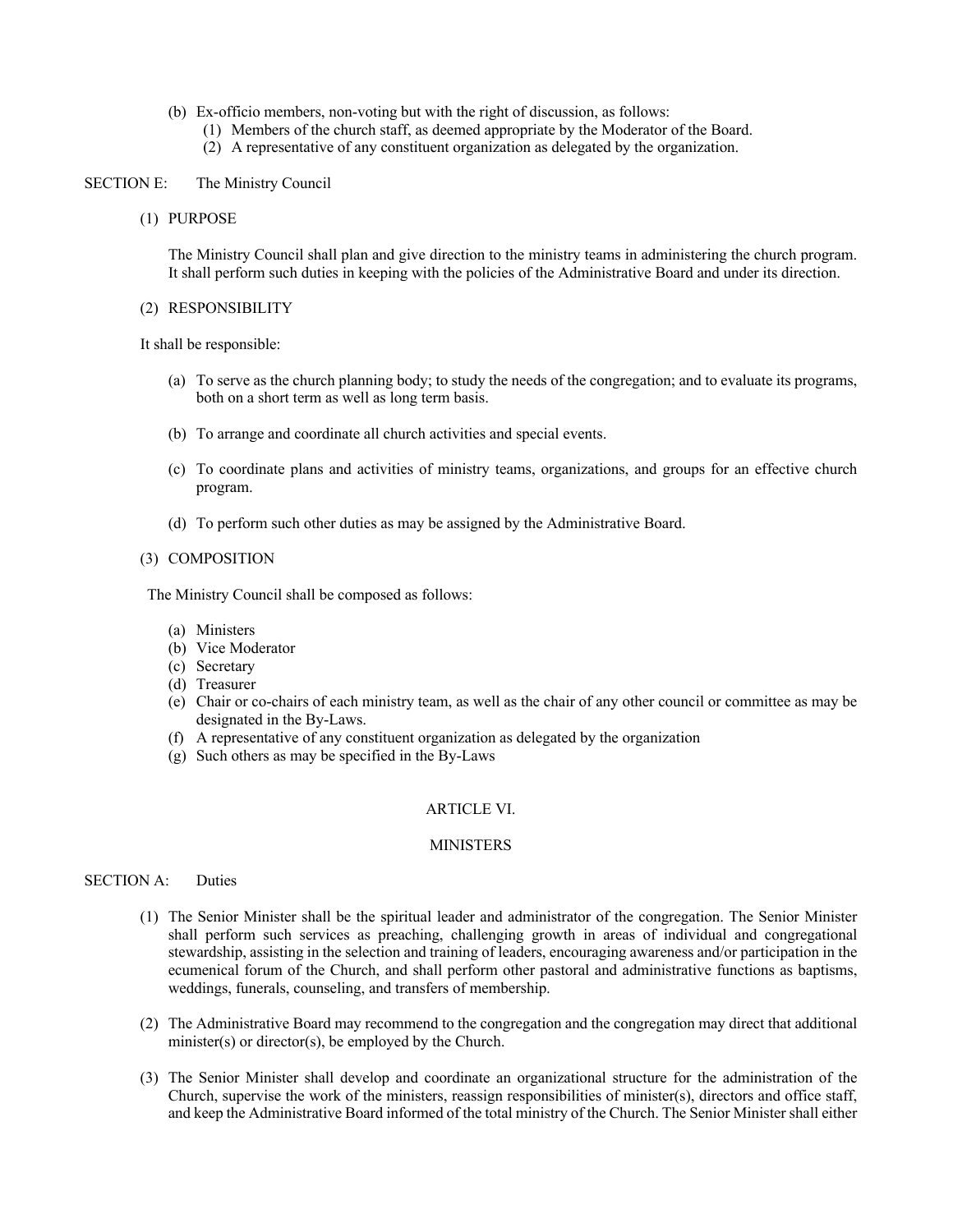supervise the work of the non-ministerial staff or delegate to another minister the responsibility of staff supervision.

(4) During the duration of any absence or vacancy of the Senior Minister, all duties assigned by the Constitution and By-Laws shall be transferred to such other persons as designated in the Church's Personnel Policies.

SECTION B: Selection and Termination of Employment

- (1) A search committee consisting of not less than seven (7) nor more than eleven (11) members shall serve as a selection committee and recommend a prospective minister to the Administrative Board. The committee shall be appointed by the Moderator, Vice Moderator, and Chair of the Personnel Committee, subject to the approval of the Administrative Board, and shall be representative of the entire congregation. The committee shall present only one (1) candidate for each position. The committee may authorize payment of recruiting expenses as approved by the Administrative Board.
- (2) The Administrative Board shall consider the recommendation of the committee and recommend the prospective minister to the congregation.
- (3) The Administrative Board's recommendation to the congregation must be accepted by at least three-fourths (3/4) of the members present and voting in a regular or special meeting of the congregation before the call may be extended. The employment of an interim minister or ministerial intern shall be made upon such terms and conditions as may be determined by the Administrative Board or as may be set forth in the By-Laws.
- (4) A Letter of Call will be signed by the Minister, the chair of the Personnel Committee, and the Moderator. The term of employment of ministers shall be indefinite but may be terminated by either party in accordance with the Personnel Policies. The Letter of Call setting forth the conditions of employment shall be made in triplicate: one copy for the Minister, one copy for the office files, and one copy for the Chair of the Personnel Committee.

# ARTICLE VII.

This Constitution may be amended at any annual or special meeting of the congregation by a two-thirds (2/3) vote of the members present and voting on the amendment, providing that written notice of the proposed amendment has been made available to the members of the congregation two (2) weeks prior to the business meeting where the vote is taken, or that the proposed amendment has been read at the regular Sunday service for at least two (2) weeks immediately preceding the business meeting where the vote is taken. This Constitution shall be reviewed at least every five (5) years by a committee appointed by the Moderator.

## BY-LAWS

The Administrative Board shall adopt By-Laws consistent with this Constitution.

*This Constitution Amended at the December 20, 2020, Annual Meeting of the congregation.*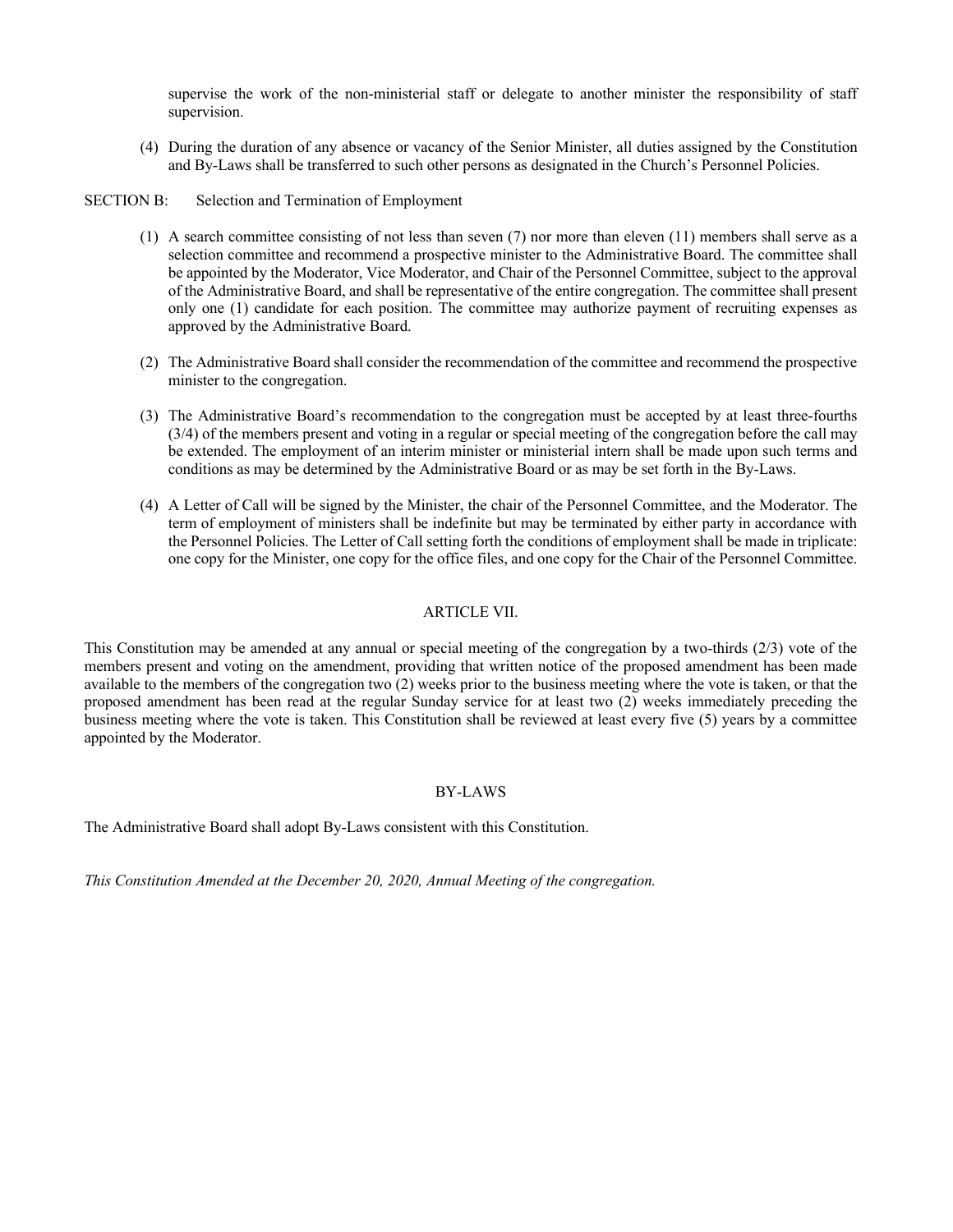# **CRESTWOOD CHRISTIAN CHURCH A CONGREGATION OF THE CHRISTIAN CHURCH (DISCIPLES OF CHRIST)**

# **BY-LAWS**

## I. CHURCH YEAR

The church fiscal year shall begin on the first day of January and the church program year shall begin on the first day of July.

# II. ADMINISTRATIVE BOARD

- A. The Board shall hold regular bi-monthly meetings, usually on the third Wednesday of January, March, May, July, September, and November.
- B. The Board shall hold special meetings as requested by the Moderator or upon request of ten (10) or more members of the Administrative Board. Notice of any special meetings shall be given to members at least seven (7) days prior to the date of the meeting.
- C. The Board may meet and conduct business by virtual means, including video conference or teleconference, when deemed necessary at the discretion of the presiding officer. Virtual meetings must be conducted synchronously. The format of any virtual meeting must provide the same opportunity to attend and participate in the meeting to all persons who would be entitled to do so at any in-person meeting, and notice of the virtual meeting must be given the same as if the meeting were held in-person. The quorum requirement stated in these by-laws applies to virtual meetings. At any time that a quorum is present, a majority of the voting members who are present may vote to adjourn to an in-person meeting, and no further business shall be conducted until the Board meets in person.
- D. At least nine (9) members of the Administrative Board must be present in order to constitute a quorum at all meetings. At the discretion of the Moderator, voting members of the Board may participate in any meeting of the Board by remote, synchronous means and may cast votes the same as if attending in person. Any member so attending shall be included in the quorum count during any time that the member is actually participating by synchronous means.
- E. The Board shall observe a formal order of business, proposed by the Moderator and approved by the Board, or otherwise as follows:
	- 1. Meeting called to order by presiding officer
	- 2. Devotional
	- 3. Approval of minutes of previous meeting
	- 4. Ministerial staff reports
	- 5. Financial reports
	- 6. Reports from ministry teams
	- 7. Reports from regular and special committees and church staff if they desire
	- 8. Unfinished business
	- 9. New business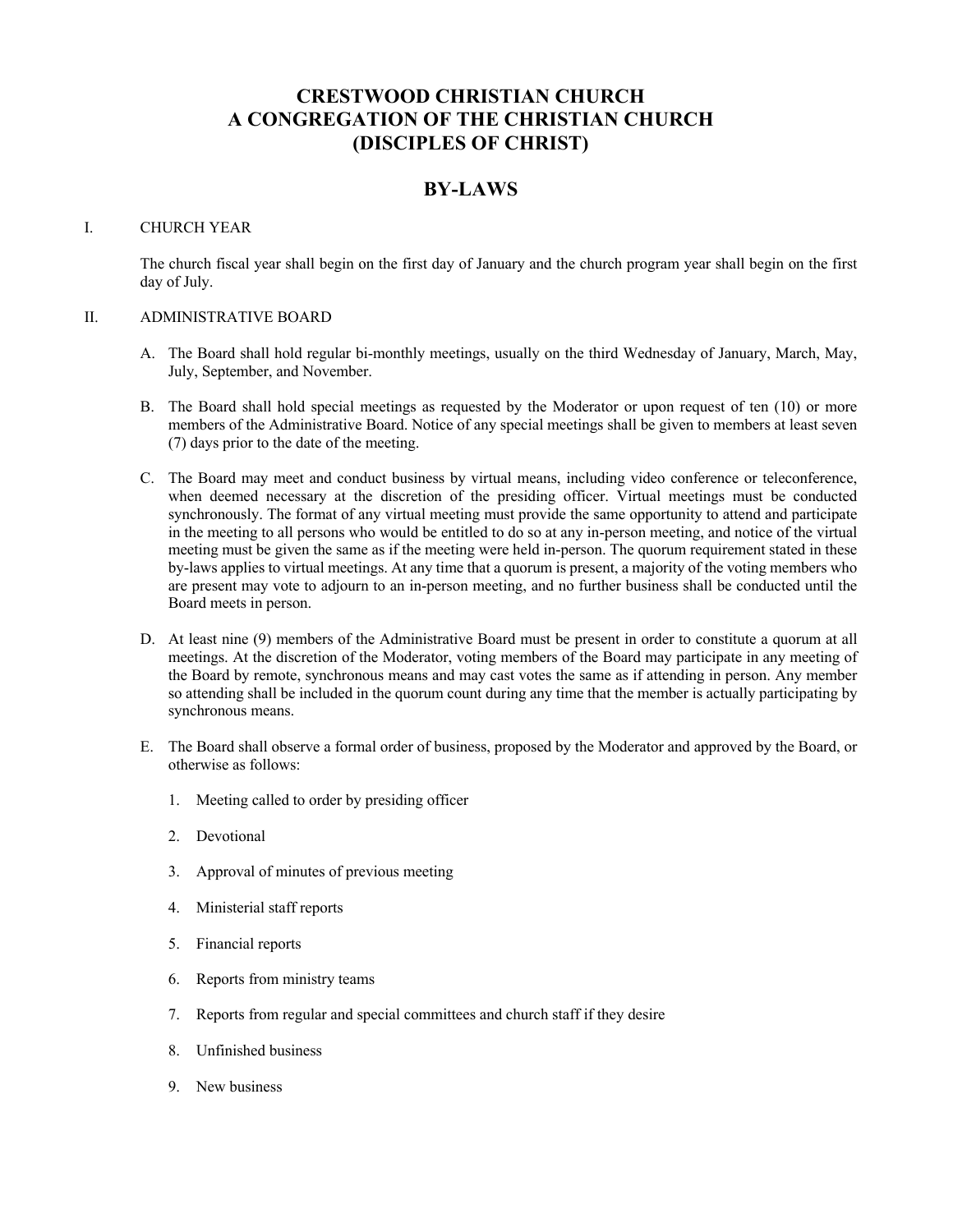- 10. Open listening
- 11. Benediction
- F. Upon a majority vote, the Board may enter an executive session, in which only voting members of the Board and any other persons specifically designated by the Board may be present. The executive session shall be limited to the consideration of confidential personnel matters. During the executive session, the Board may receive reports and undertake discussions, but may not conduct any votes. The minutes shall note the executive session, but minutes need not be kept of the proceedings that occur during the executive session. Any votes or other actions may only be taken during an open session, and must be noted on the minutes.

# III. THE MINISTRY COUNCIL

- A. The Ministry Council shall hold regular bi-monthly meetings, usually on the third Wednesday of February, April, June, August, and October.
- B. The Ministry Council shall hold special meetings as requested by the Senior Minister, the Moderator, or upon request of three (3) or more members of the Ministry Council. Notice of any special meetings shall be given to the members at least seven (7) days in advance of the meeting.
- C. At the discretion of the presiding officer, meetings of the Ministry Council may take place by any means by which the Administrative Board may meet. In addition, the Ministry Council may conduct business by asynchronous means.
- D. The Vice Moderator shall preside. In the absence of the Vice Moderator, the Vice Moderator may designate another person to preside.
- E. The Ministry Council shall provide four (4) members to serve as voting representatives to the Administrative Board. The Board representatives shall be selected subject to the following rules:
	- 1. Administrative Board representatives must be a member of the Church. No member of the Ministry Council who is otherwise a member of the Administrative Board shall be eligible to be a Ministry Council representative during the same term the member is otherwise serving on the Administrative Board.
	- 2. No member of the Ministry Council may serve more than two (2) consecutive terms as a Ministry Council representative to the Board. After serving as a Ministry Council representative for two (2) consecutive terms, any person is again eligible to serve in the position following the passage of one (1) program year during which such person does not serve as a Ministry Council representative to the Board. For purposes of this section, partial terms served shall not affect a member's eligibility for future terms.
	- 3. The Vice Moderator shall appoint the representatives after consultation with as many of the members of the incoming Ministry Council as possible. The Vice Moderator shall report the appointments at the first meeting of the Ministry Council. Should there be any objection to the Board representatives appointed by the Vice Moderator, a vote shall be conducted among the members of the Ministry Council at a meeting during which at least 50 percent of the total members of the Ministry Council (excluding any unfilled position that would otherwise be a member of the Ministry Council) are present. Each member of the Ministry Council may vote for no more than four (4) individuals, and the four persons receiving the highest number of total votes shall be the representatives to the Administrative Board. To the extent possible, the incoming members of the Ministry Council shall be present at the June meeting of the Council and the incoming Vice Moderator shall report the appointment of the Board representatives for the upcoming program year at that meeting, but only incoming or continuing Ministry Council members may vote for the representatives should a vote be required.
	- 4. In the event that any Board representative of the Ministry Council is unable to complete the term, the Vice Moderator may appoint a replacement to serve the remainder of the unexpired term, provided that any person so appointed must otherwise meet the eligibility requirements set forth herein.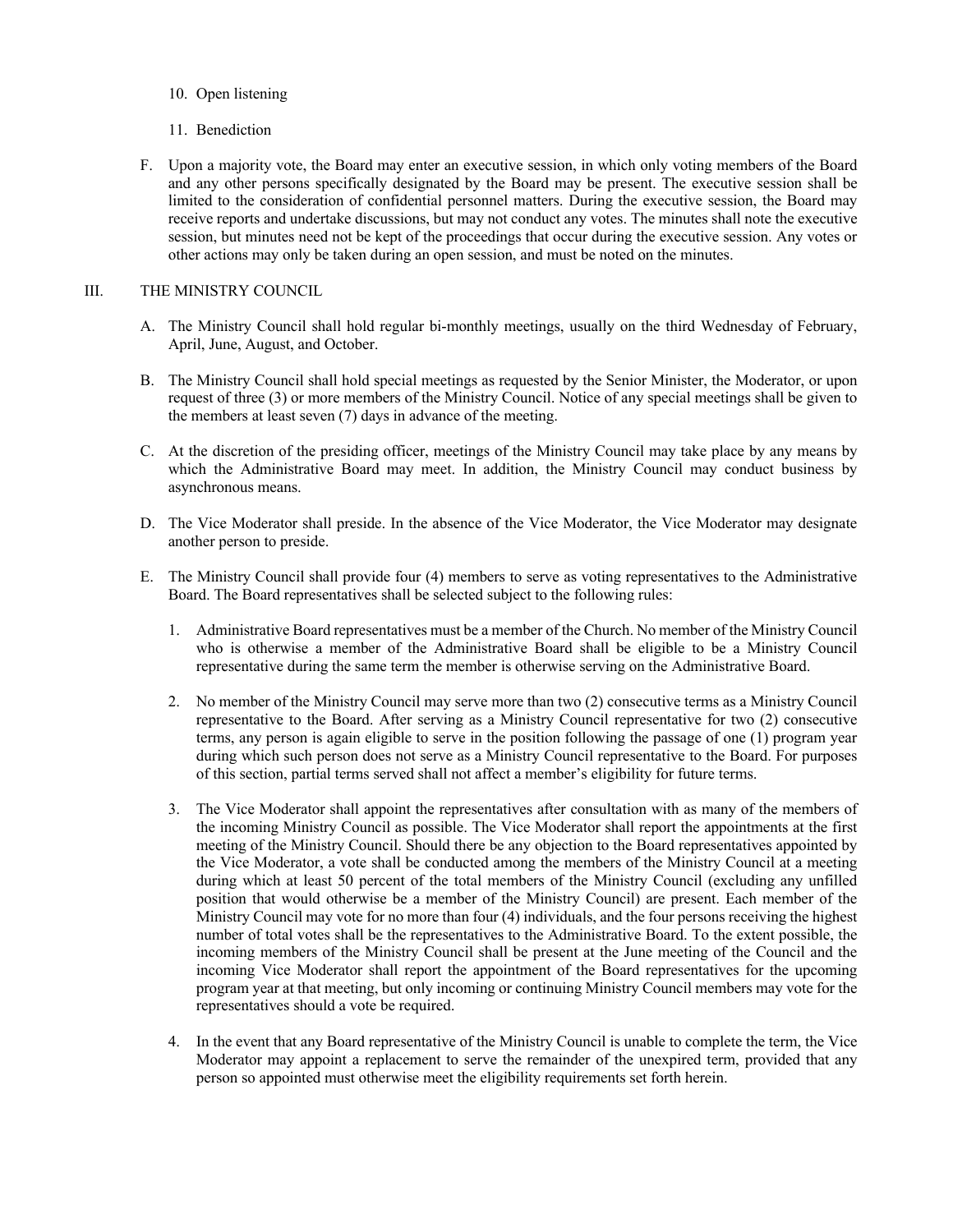# IV. DUTIES OF OFFICERS

- A. The Moderator shall call and preside at regular and special meetings of the congregation and of the Administrative Board and shall be a non-voting ex-officio member of all committees and ministry teams. The Moderator may designate the Vice Moderator to serve in the ex-officio capacity on one or more committees or ministry teams.
- B. The Vice Moderator shall call and preside at regular or special meetings of the congregation and of the Administrative Board in the absence of the Moderator and serve as Moderator the following year. The Vice Moderator shall preside at Ministry Council meetings.
- C. The Secretary shall be elected in even-numbered years and keep minutes of regular and special meetings of the congregation, Administrative Board, and Ministry Council, and perform other duties as requested by the Moderator.
- D. The Treasurer shall be elected in odd-numbered years and oversee the financial records and reporting, receive funds of the congregation, disburse funds according to the authority designated by the Administrative Board, serve as a member of the Finance Committee, present a financial report at each regular meeting of the Board, and make an annual report to the congregation. The Treasurer shall supervise the assistant treasurers. The assistant treasurers shall collect all financial receipts as directed by the Treasurer and count, secure, and deposit such receipts into the bank where Crestwood maintains its accounts. They shall perform such other duties as directed by the Treasurer.
- E. The Financial Secretary shall be elected in even-numbered years and keep an individual financial record of each contribution, send out statements quarterly or as directed by the Administrative Board, serve as a member of the Finance Committee, and present reports in summary form (without identification of any individuals) to the Board if requested by the Board.
- F. The Historian shall keep material that may become of historical value and make same available to the Disciples of Christ Historical Society.
- G. The Elders have general oversight of the spiritual life of the congregation, shall assist the minister(s), and shall serve at the Communion Table. The Elders, including those who have served this congregation in that position at any time, shall constitute the Board of Elders. This Board shall consider such matters as may be referred to it by the Administrative Board and such other matters as it desires to consider on its own initiative, making recommendations thereon to the Administrative Board or the minister(s). The Board of Elders shall meet regularly and upon call by the Chair. A Chair and Vice Chair, for a term of one year, shall be elected at the beginning of each church year.
- H. The Trustees shall be the legal agents of the Church and shall act on behalf of the congregation through the Administrative Board. They shall hold title to properties and shall act in all transactions as legally required. The Trustees may recommend to the Board for approval of policies and practices related to gifts and bequests and provide counsel and advice regarding estate planning to benefit the Church. The Trustees shall arrange for and present an Annual Report to the Administrative Board regarding 1) the conditions of all physical facilities and grounds, 2) the status of endowments and trust funds, and 3) the integrity of the Church (including the Crestwood Childcare Center) financial records. The Trustee serving the final year of the term shall act as Chair and serve on the Administrative Board.
- I. The Deacons shall prepare and care for the communion service, distribute the Lord's Supper, receive the offerings. Each Deacon shall serve as a member of a ministry team or otherwise actively serve the congregation. The Deacons shall organize prior to the beginning of each program year to carry out their duties.
- J. Inasmuch as the officers are elected by the congregation after having indicated their willingness to perform their responsibilities, they are expected to regularly attend meetings and their resignation may be requested on failure or inability to perform their responsibilities.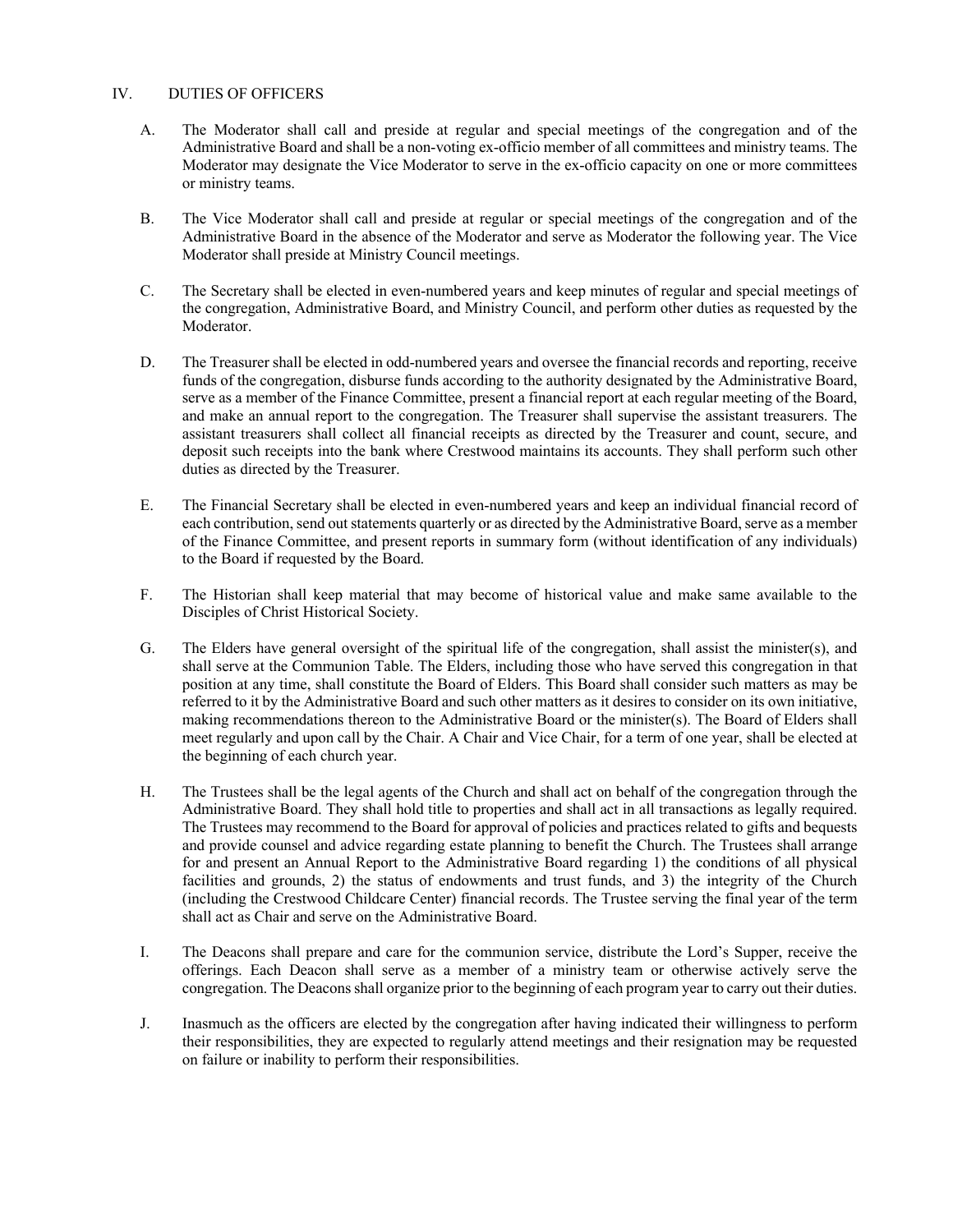# V. MINISTRY TEAMS, COMMITTEES, COUNCILS, TASK FORCES AND CONSTITUENT ORGANIZATIONS

- A. The administration of the program of the congregation shall be delegated to the following Ministry Teams a. The purpose and duties of the ministry teams shall be as described in this subsection. Each ministry team shall organize to conduct the activities for which it is responsible, meet regularly, and plan its general program. The ministry team shall administer its program in cooperation with other ministry teams. Written reports shall be made at each regular Administrative Board meeting and submitted to the church office prior to the meeting. The Nominating Committee, with the advice of the Ministers and the current ministry teams, shall select the ministry team chairs from the members of the congregation. Each ministry team shall select a Vice Chair.
	- 1. Adult Education This ministry team shall provide opportunities for Christian education and spiritual growth for adults, and shall establish and assist small groups among members who share a common interest to learn and build friendships.
	- 2. Caregivers This ministry team shall provide care, comfort, fellowship, and food to those who are ill, homebound, or new members. They shall offer meal service at the church or the home for families of deceased church members.
	- 3. Children This ministry team shall oversee the nursery program in order to provide a safe, clean, welcoming, and loving environment for children from birth through three years, and provide for Christian education and spiritual growth and development for children ages three years through fifth grade.
	- 4. Connections This ministry team shall cultivate a spirit of evangelism and church growth within the Church, reaching into every age and place of the Christian life, direct special evangelistic programs, provide a coordinator of public relations for the local church programs and events, and coordinate a greeter ministry.
	- 5. Disciples Women's Ministry This ministry team shall provide a program for all women in the congregation who wish to participate, to provide opportunities for spiritual growth, enrichment, education, and creative women's ministries.
	- 6. Fellowship This ministry team shall promote fellowship among church members by coordinating church-wide fellowship dinners and other social activities as desired. It shall establish and facilitate a variety of sporting activities that encourage fellowship among members, and also coordinate use of the gym for sports activities. The ministry team shall also coordinate special receptions for church events.
	- 7. Library This ministry team shall provide materials to enhance and support the overall program and educational curriculum of the congregation, to enrich the spiritual growth of its members, and to promote an awareness of all available printed materials, publications, and audio-visual resources. It shall manage the materials housed in the library including associated electronic systems.
	- 8. Local Outreach This ministry team shall be responsive to the needs and concerns of the local community, direct the attention of the congregation to the social and moral issues which confront both church and society, involve the congregation in personal and financial ways to meet human needs, and shall prepare and administer the ministry team budget.
	- 9. Shalom and Social Justice This ministry team shall be responsible for informing and presenting information to the congregation of current peace and social justice issues, both local and worldwide.
	- 10. Stewardship This ministry team shall have primary responsibility for developing and administering ongoing education programs to enhance the congregation's appreciation, awareness, and commitment to Christian stewardship. It shall coordinate the stewardship campaign annually. It shall educate the congregation regarding the Endowment Fund and shall encourage gifts to support it. The Stewardship Chair shall serve on the fiscal year calendar.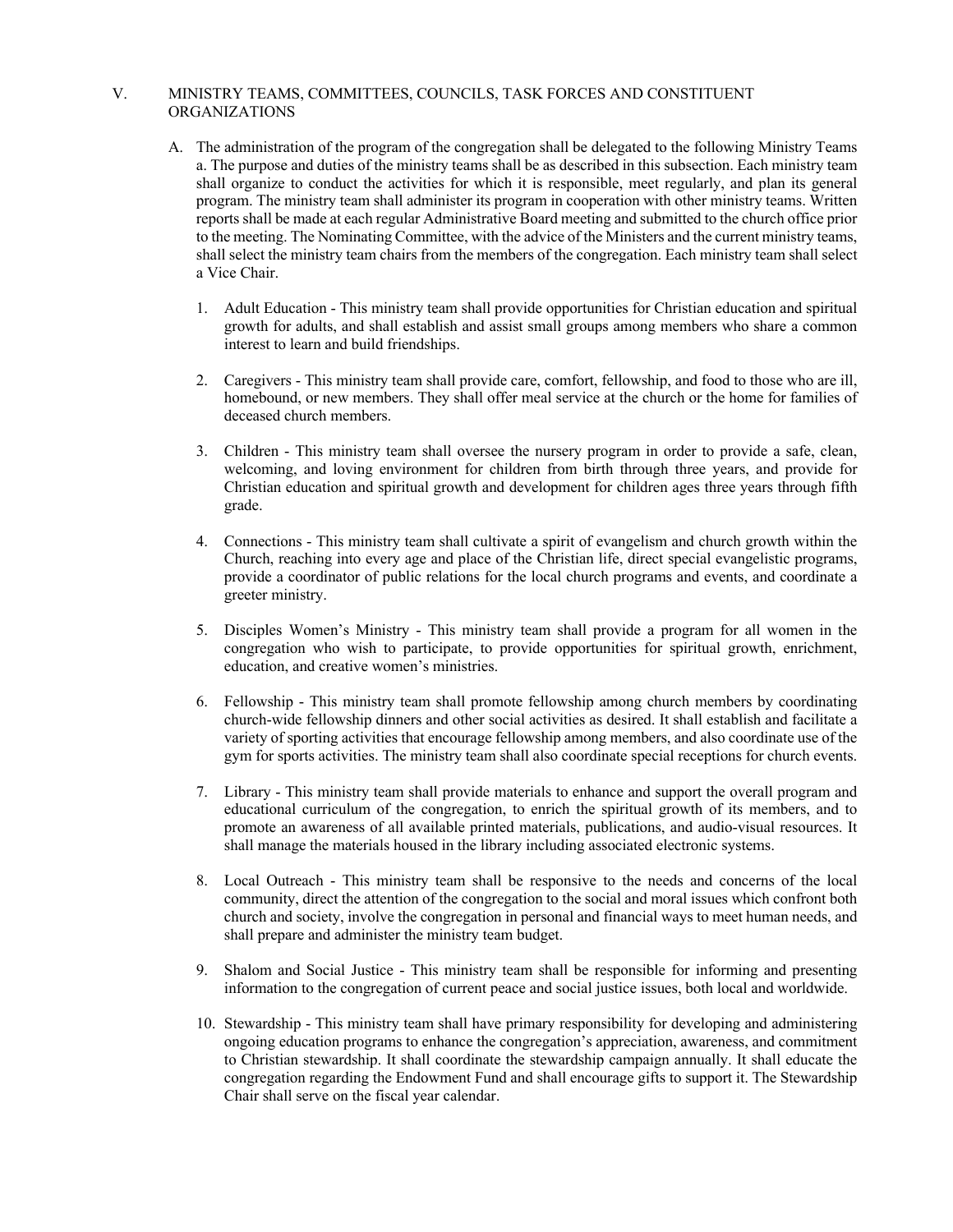- 11. World Outreach This ministry team shall focus on the mission of the Church both in the local and world communities by promoting denominational causes, sponsoring and supporting ecumenical concerns, determining a plan of participation in ministries of reconciliation, encouraging and providing educational opportunities for the congregation, and shall prepare and administer the ministry team budget.
- 12. Worship This ministry team shall be responsible for congregational worship, pulpit supply in the absence of the Senior Minister, baptisms, music, ushering, and the encouragement of devotional life among individual members and within families.
- 13. Young Adult This ministry team shall minister to Crestwood's college-age and other young adults, and offer opportunities for worship and fellowship to Lexington college students.
- 14. Youth This ministry team shall provide opportunities for Christian education for youth from sixth through twelfth grade (church school). It shall provide further opportunities for Christian education, spiritual growth, and fellowship for youth by JYF, Chi Rho, and CYF programming.
- B. Other business of the Church shall be delegated to the following committees and councils. The purpose and duties of the committee or council shall be as described in this subsection. Written reports shall be made at each regular Administrative Board meeting and submitted to the church office prior to the meeting. Each committee or council shall have such other duties and make such other reports as may be designated from time to time by the Board.
	- 1. Childcare Council
		- a. The Childcare Council shall consist of the following members:
			- i. A Chair, selected by the Nominating Committee. The individual in this position shall serve for a term of two (2) years coinciding with the program year of the Church. The Chair is responsible for organizing and overseeing Council activities and working with others to ensure the Center is fulfilling its purpose. The Chair shall provide periodic reports regarding the financial and operational status of the Center to the Administrative Board and Finance Committee.
			- ii. The Director of the Center.
			- iii. The Assistant Director of the Center.
			- iv. The Senior Minister or designee.
			- v. The following individuals, who shall be selected by the Council Chair and Senior Minister.
				- A. A Vice Chair, who shall assist the Chair and act in the Chair's absence, and carry out other duties as assigned.
				- B. A representative of the Finance Committee chosen with the consent of the Finance Committee Chair.
				- C. At least two parents of children enrolled at the Center.
				- D. At least two 'at large' members selected from the congregation.
			- vi. The Church Treasurer and representatives of ministry teams or committees with an interest in the operation of the Center (e.g. Property Committee, Personnel Committee, etc.) may be invited to attend Council Meetings when necessary, but shall not be members of the Childcare Council.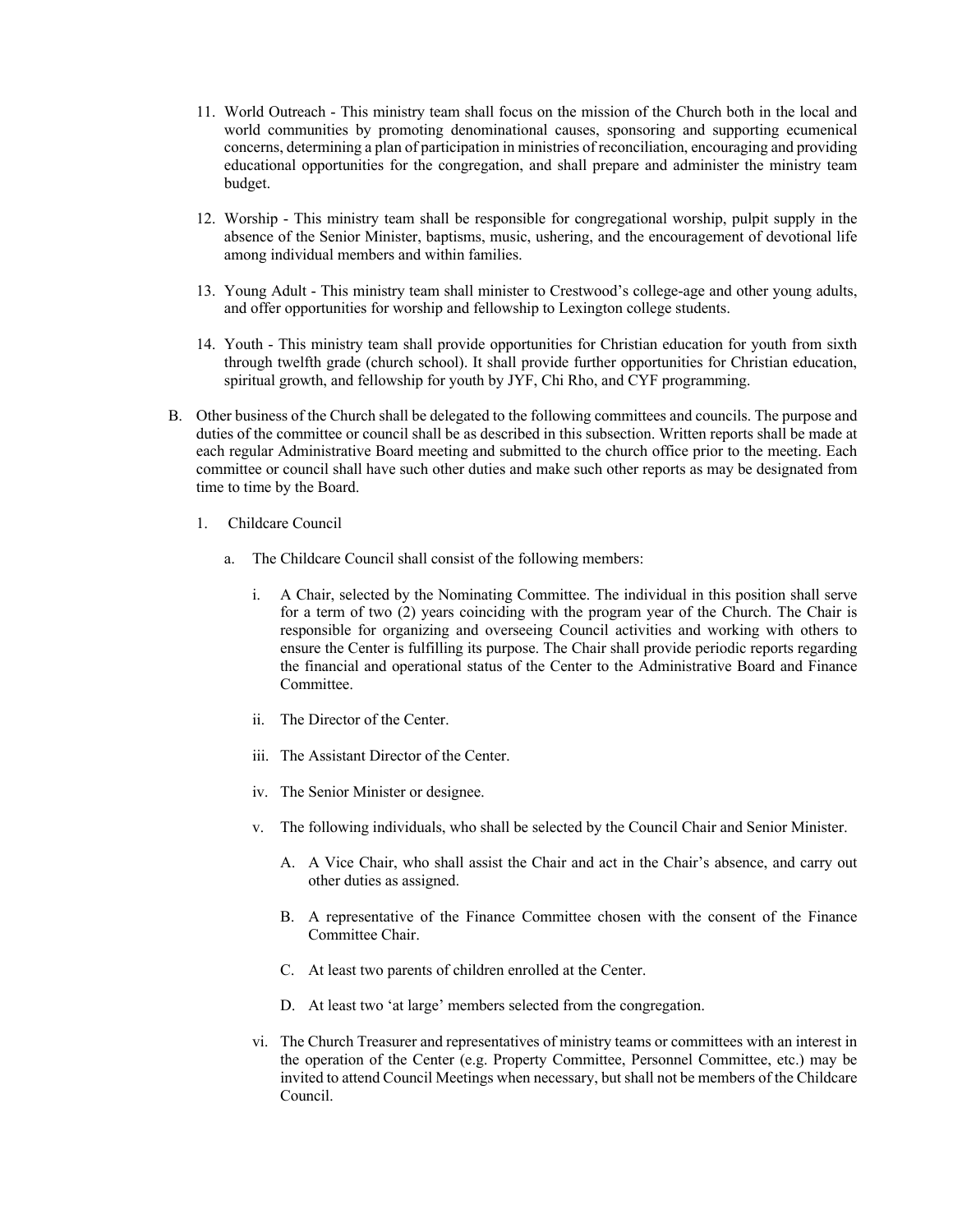- b. The Childcare Council shall oversee the administration of, and act as a planning and policymaking body for, the Childcare Center. It has sole jurisdiction over Childcare Center operations except otherwise specified within these By-Laws.
- c. The Childcare Council shall meet monthly and at such other times as directed by the chair, to carry out the following specific duties:
	- i. The Council shall administer the Childcare Center consistently with its purpose to provide affordable care, love, and support for children and families in need of regular childcare. The Center is operated by the Church as a service to the community.
	- ii. The Council shall select and terminate the Director of the Center, in consultation with the Senior Minister, subject to the approval of the Administrative Board.
	- iii. The Center shall maintain separate accounts. The Childcare Council shall develop and oversee the Center's budget, including rates of pay for all employees, subject to annual review by the Finance Committee and approval by the Administrative Board. The Council will review monthly financial reports reflecting the income, expenditures, and general status of the Center as compared to the approved budget. The Center shall make all reasonable efforts to pay all expenditures from its revenue.
	- iv. The Center's fiscal year shall coincide with that of the Church.
	- v. The Council shall ensure that personnel files are maintained at the Center for all employees of the Center.
	- vi. The Council shall review and approve the Center's Personnel Policies Manual, which outlines personnel policies unique to the Childcare Center, and shall be made available to all employees. The Center's personnel policies serve as a supplement to the personnel policies of the Church and shall be reviewed annually and updated as appropriate. To ensure compatibility with Church personnel policies, all updates shall be provided to the Personnel Committee prior to distribution. Any unresolved concerns between the Personnel Committee and the Childcare Council regarding specific policies shall be brought to the Administrative Board for resolution.
	- vii. The Council shall review and approve the Handbook for Parents and Families which outlines the operating policies and procedures of interest to parents and families of children enrolled at the Center. The Council shall ensure the Handbook is updated annually and is available electronically on the Center's website. (A copy of the Handbook is to be provided to all parents of newly-enrolled children.)
- d. The Director of the Center shall report to the Senior Minister. The Director shall be responsible for hiring and terminating all other employees of the Center, for ensuring that all job descriptions are accurate, and for conducting annual performance reviews of Center employees. In addition, the Director shall ensure that the Childcare Council is kept aware of relevant personnel issues.
- e. The chair of the Childcare Council shall be a member of the Ministry Council. The chair may opt to designate another person to serve in place of the chair on the Ministry Council for the term coinciding with the program year of the Church.
- 2. Endowment Committee The purpose of the Endowment Committee is to:
	- a) administer the investment of endowment assets
	- b) review endowment activities at least quarterly
	- c) determine the appropriate distribution of income for ministry in accordance with donor wishes, church priorities state law or congregational policy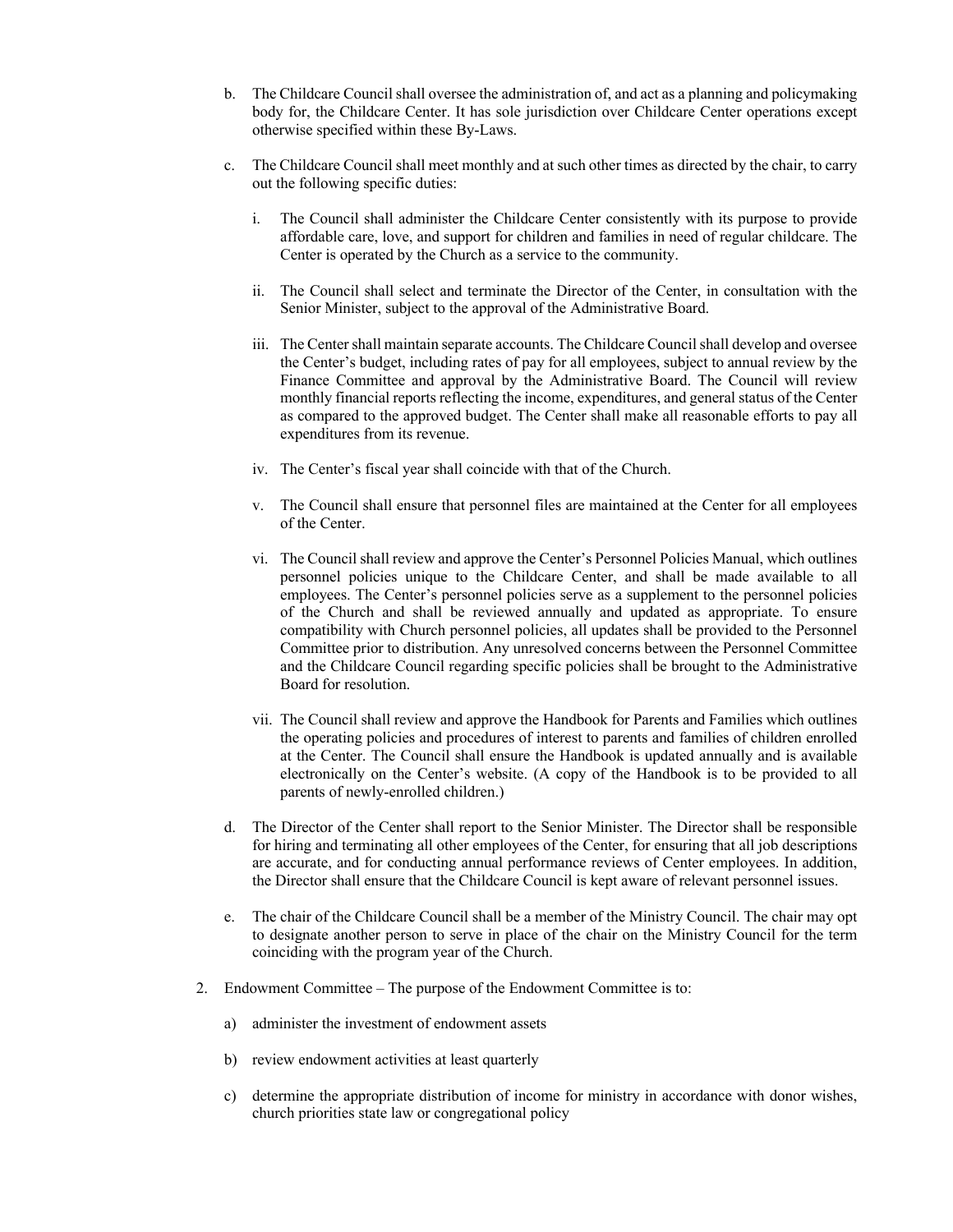- d) organize and promote the Crestwood Legacy Society
- e) perform other duties as delineated in the Endowment Fund policy.

Members of the Endowment Committee are trusted members of the church who have demonstrated integrity, leadership, love of the church, commitment to Crestwood's ministries, a willingness to learn about investing and managing the endowment, and openness to mentoring and encouraging church members to consider legacy gifts.

The Endowment Committee shall consist of five members, one of whom shall be nominated by the Nominating Committee each year for a term of five (5) years. The Endowment Committee will report to the Administrative Board at least annually. An Endowment Committee member may serve two (2) consecutive terms.

- 3. Faithful Planning Committee This committee shall create a formal five (5) year plan of action for the Church with input and approval from the congregation. It shall communicate the plan to church leaders and the congregation and monitor it annually to review progress.
- 4. Finance Committee This committee shall direct the Church's financial program, -and supervise the preparation and oversight of the budget. The committee will ensure an annual external review of the Church and Childcare Center using a set of Agreed Upon Procedures, approved by the Trustees, to document the financial integrity of the Church (including the Crestwood Childcare Center.) The committee shall adopt such financial procedures and processes deemed necessary or advisable and conduct periodic reviews of these procedures and processes, at least annually, to assure compliance. The committee shall report the results of these reviews annually to the Administrative Board.
- 5. Nominating Committee This committee shall consist of nine (9) members who shall serve for three (3) years each. Each year, the moderator shall appoint two (2) new members with approval of the Administrative Board, and the third new member shall be the immediate past Moderator. The past Moderator shall serve as chair of the committee during the second year of his or her term. In the event a past Moderator ceases to serve on the committee, the Moderator shall select another person to serve, with approval of the Administrative Board. The Committee shall nominate officers of the Church, Deacons, and three at-large members of the Administrative Board. The Nominating Committee shall report candidates for ordination as Elders, as selected by the Board of Elders, to the congregation for election. Except for those chairpersons whose selection is otherwise provided for by these By-Laws, the Committee shall select the chairs of ministry teams, Deacons, committees, councils, and other groups, with the advice of the Ministers and the current ministry team and committee chairs. The Committee shall act promptly to fill all vacancies in offices for which it has the power of selection.
- 6. Paul Hunt Bowman Scholarship Committee This committee shall be responsible for developing plans for allocating funds donated to the Church for the purpose of encouraging and supporting ministerial students and prospective ministerial students. The committee, in consultation with the Senior Minister, may recommend the establishment of church internships or other experiential learning programs and shall recommend candidates to the Personnel Committee for filling any such paid positions.
- 7. Personnel Committee
	- a. The Personnel Committee shall be composed of nine (9) persons, each serving a three (3) year term. Three members shall be appointed by the Moderator each year and approved by the Administrative Board. The members shall elect the Chair to serve for the next program year.
	- b. The committee shall:
		- i. Recommend personnel policies to the Board and periodically review said policies to determine that said policies are in accord with existing laws and regulations.
		- ii. Evaluate annually each minister in accordance with the job description for said minister, report the results of said evaluation to the minister. The committee may delegate evaluations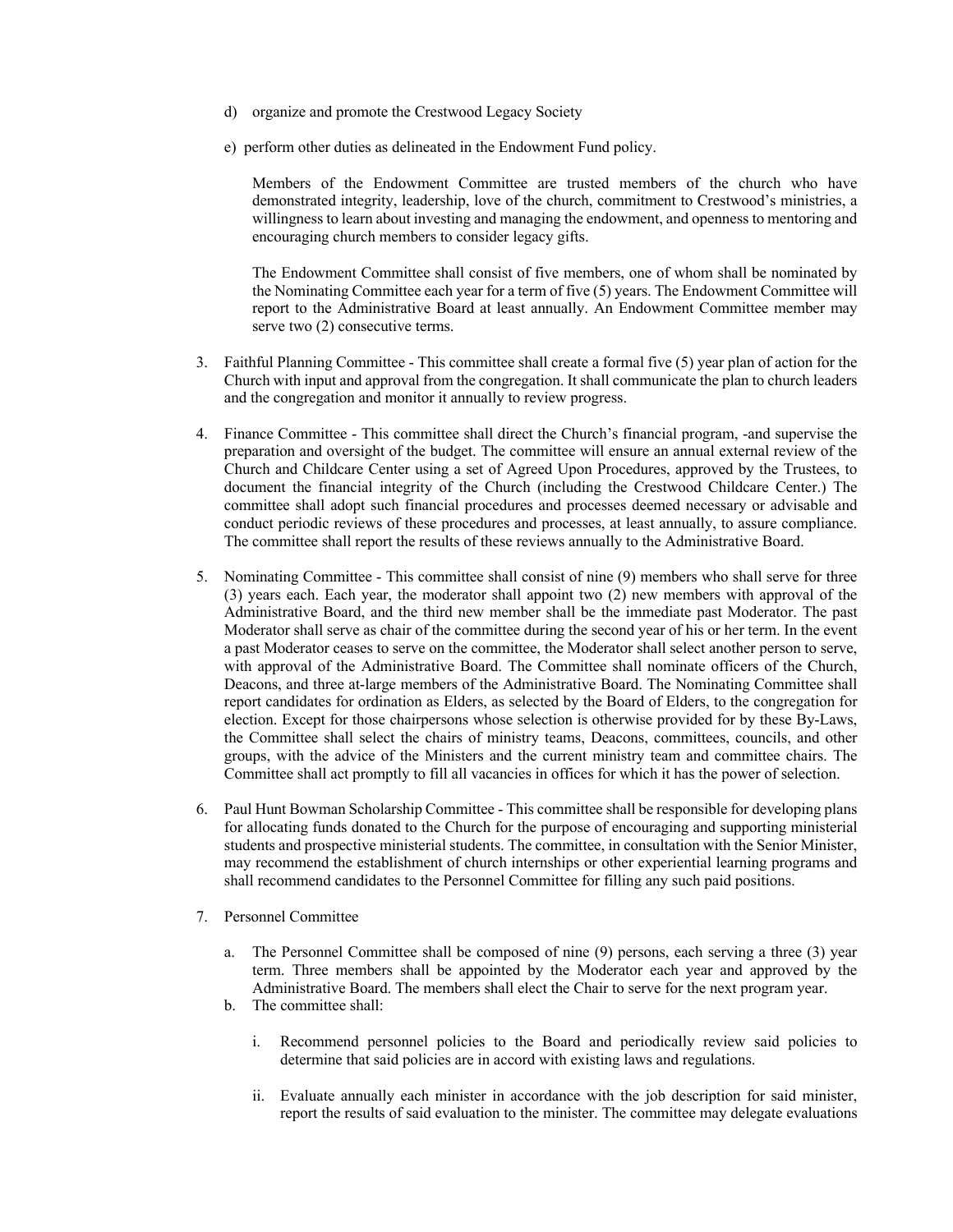of any minister other than the Senior Minister to the Senior Minister, in which case the Senior Minister shall report the results of all such evaluations to the personnel committee.

- iii. Recommend salaries or rates of pay for all personnel other than employees of the Childcare Center to the Finance Committee during the annual budgeting process . The committee shall research salaries paid for similar positions in other churches, and shall consider the terms of any Letter of Call or Terms of Employment of any minister or other employee.
- iv. Maintain personnel files for all personnel with the exception of those employees in the Childcare Center, whose files shall be maintained at the Center. The files for ministers shall include copies of the Letter of Call executed with said Minister pursuant to the Constitution. The files for non-ministerial staff shall include copies of the Terms of Employment.
- v. Prepare job descriptions for all personnel, including the Ministers. Periodically review those descriptions with the Senior Minister and draft any necessary changes. Submit said descriptions to the Administrative Board for approval.
- vi. Review and recommend to the Board all insurance and other benefits for employees, including ministers.
- vii. Hire and terminate all non-ministerial staff, other than employees of the Childcare Center, upon recommendation of the Senior Minister. The Committee shall report the hiring, termination, and change in part-time or full-time employment status, to the Administrative Board before the next regular meeting of the Board. At its option, the Personnel Committee may delegate the authority to hire and terminate employees without the advance approval of the Committee. The delegation shall only apply to part-time positions specified by the Personnel Committee and shall be delegated only to the Senior Minister and any other employee of the Church designated by the Senior Minister. The Committee shall approve the Terms of Employment for all new employees, and any subsequent changes to those Terms of Employment.
- viii. Coordinate with the Childcare Council to carry out all duties related to the Childcare Center assigned to the Personnel Committee pursuant to subsection (B)(1) of this section.
- ix. Covenant to keep all committee proceedings, all personnel information, and any personal or sensitive information of church employees confidential, and not to disclose any such information to any other member of the congregation or to the public.
- 8. Property Committee This committee shall be responsible for the care and maintenance of all properties of the Church, for keeping all real property and all equipment in proper condition, for studying needs and for making recommendations to the appropriate minister regarding custodial tasks, and providing care for the grounds. The chair of the Property Committee shall be a member of the Ministry Council.
- 9. Technology Committee This committee shall be responsible for meeting technology needs of the Church, including worship services, church programs, ministerial, and office staff. The team takes pictures of new members and oversees upkeep of the Technology storage room. The committee shall ensure that any person who has access to any electronic database or system of the Church shall covenant to keep confidential all personnel information, financial information, and any other personal or sensitive information collected by the Church, and not to disclose any such information to any other member of the congregation or to the public.
- C. Task Forces Task forces may be appointed by the Moderator as needed for specific short-term tasks.
- D. Constituent Organizations Constituent organizations are any organizations formed by the Administrative Board consistent with the Church Constitution, Article V, Section D(2)(f). In its discretion, the Administrative Board may appoint one or more persons to serve as a liaison between the Church and any constituent organization in order to facilitate communication and coordination between the Church and the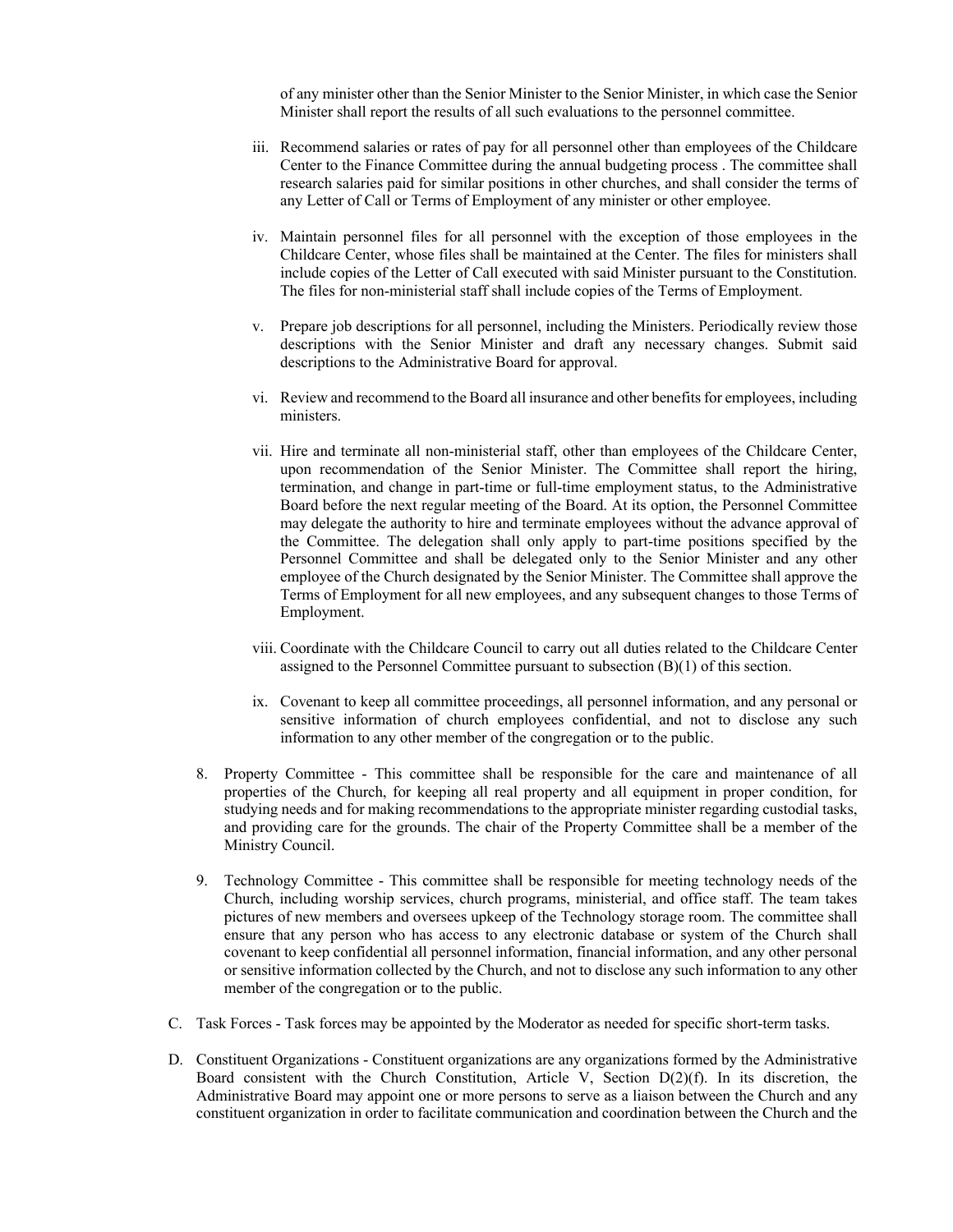constituent organization. The liaison shall serve for a term specified by the Administrative Board, or in the absence of any such specification, shall serve until such time as the liaison resigns or is replaced.

- VI. EMPLOYMENT OF INTERIM MINISTER OR MINISTERIAL INTERNS WITHOUT CONGREGATIONAL APPROVAL. Should there be a vacancy in the position of Senior Minister, or an expected prolonged absence of the Senior Minister due to sabbatical, illness, temporary disability, parental leave, or any other reason, the Administrative Board may authorize the hiring of an interim minister. The Administrative Board may also authorize the hiring of ministerial interns. Either position may be filled without approval of the congregation, subject to the following rules:
	- A. The Board should seek the input of the Personnel Committee and the Finance Committee regarding the terms of any such call. These terms of employment shall specify the scope of duties assigned to any such person and the expected amount of time such person is expected to devote to the assigned duties at Crestwood. The duties of the interim minister need not be the same as the duties of the Senior Minister.
	- B. The Board shall authorize any payments related to an interim minister or ministerial intern, unless those payments are provided for in the current personnel budget, in which case they may be directed by the Personnel Committee as with compensation for other employees.
	- C. If any associate minister is assigned additional duties in the absence of the Senior Minister, the Board shall consider whether a commensurate increase in compensation is warranted for any such associate minister during the time of absence of the Senior Minister. In exercising any such option, the Board shall be mindful of the resulting workload of any associate minister, and shall seek to avoid any assignments that overextend any associate minister to the detriment of the associate minister or the congregation.

# VII. VOTING REPRESENTATIVES OF THE CONGREGATION FOR REGIONAL and GENERAL ASSEMBLIES

Voting representatives shall be appointed by the Moderator and approved by the Administrative Board.

# VIII. USE OF CHURCH FACILITIES

- A. Church groups or members shall schedule meetings and functions on the Church calendar so as not to conflict with other uses.
- B. Use for non-church purposes may be approved subject to the following procedure:
	- 1. A request for use for a short term activity may be approved by the Senior Minister or his/her designee. Such request shall be in writing.
	- 2. A request for use for an ongoing activity must be in writing and must be approved by the Administrative Board.
	- 3. Use for non-church purposes shall not unreasonably affect use of church properties by church groups and members.
	- 4. An applicant may be required to pay a reasonable charge to cover expenses.

# IX. ELDERS

- A. The Chair of the Elders shall serve on the Administrative Board.
- B. The Board of Elders shall nominate new Elders as it deems advisable. The nominees shall be reported to the Nominating Committee for inclusion in the slate of officers submitted to the congregation for approval.
- C. Emeritus Status Any Elder who, upon retirement from active service at the table, and whose service and dedication to this Church as an Elder has been exceptional and at least 15 years in length, may be elected to the honorary position of Elder Emeritus for life. The Board of Elders shall recommend Elders for this honor to the Administrative Board for approval.